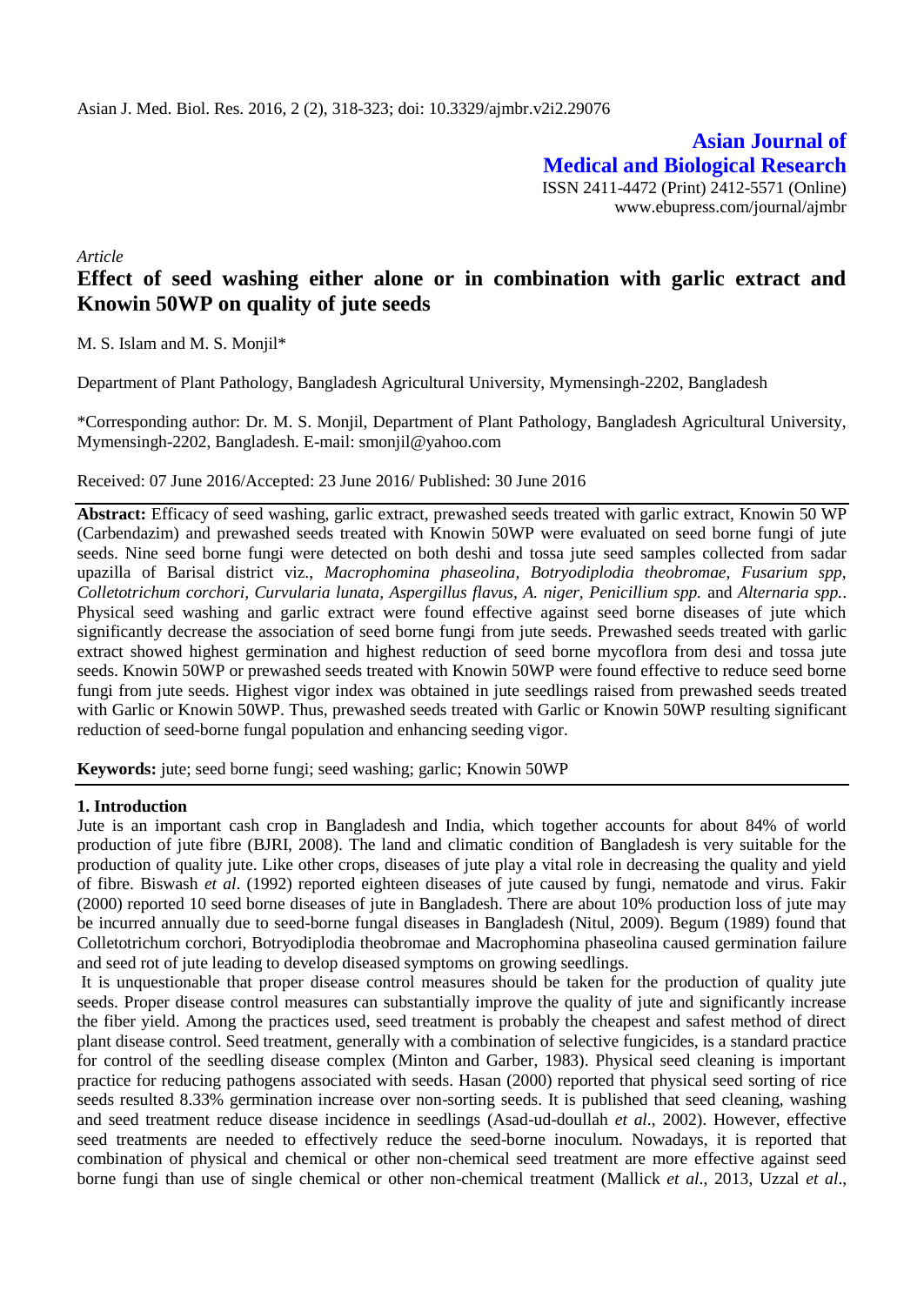2014). Islam *et al*. (2013) reported that physical seed washing with water followed by seed treatment with plant extract or chemical fungicides resulting significant reduction of seed-borne fungal population and enhancing seeding vigor in mesta seeds. Considering the above facts the present research work was undertaken aiming to know the efficacy of seed washing either alone or in combination with garlic and Knowin 50WP in reducing the incidence of fungi associated with jute seeds.

#### **2. Materials and Methods**

Farmer's stored seeds of deshi jute, BJC-7370 (Corchorus capsularis) and tossa jute, O-9897 (C. olitorius) were collected from sadar upazilla of Barisal district. The seeds were then kept in brown paper bags and stored in the refrigerator at 4oC in Seed Pathology Center (BAU) until use. The experiment was conducted at Seed Pathology Center (SPC) and M.S. Laboratory, Department of Plant Pathology, Bangladesh Agricultural University (BAU), Mymensingh. Total six treatments were applied for the experiment which were  $T0=$  Control,  $T1=$  Seed washing with normal water, T2= Garlic extract (1:1), T3= Prewashed seeds treated with garlic extract (1:1), T4= Knowin 50 WP (Carbendazim) @ 0.2% and T5= Prewashed seeds treated with Knowin 50 WP @ 0.2%. Garlic extract was prepared by using the method described by Hossain *et al*. (1997). Seed washing was done following the method of Islam *et al*. (2013). After washing, seeds were placed in open air for drying (4-5 h). Seed treatment with garlic extracts was done by dipping seeds in freshly prepared garlic extracts (1: 1) for 20 minutes. Chemical fungicide, Knowin 50 WP was tested as a seed treating chemical. Five grams of seeds from both samples and .01 g of Knowin 50 WP were taken in two different 250 ml of Erlenmeyer flask and were shaken for l0 min for proper coating. The treated and untreated seeds were tested for seed-borne fungi following the standard blotter method (ISTA, 1999). Four replications were conducted for each sample. After incubations, the germination of seeds and yielded fungi were counted. The incubated seeds were observed individually under stereomicroscope and the associated fungi were detected by observing their growth characters on the incubated seeds on blotter paper following the keys outlined by Khan and Islam (1975). For proper identification of fungi, temporary slides were prepared from the fungal colony, observed under a compound microscope, and identified.

For germination and vigor tests, seeds were sown in tray soil. Watering was done to maintain soil moisture. Trays were kept in green house for protecting young and delicate seedling from heavy shower and scorching sunlight. After 10 days of sowing, seed germination, seedling shoot length and root length were measured for calculating seedling vigor (vigor index) following the formula given by Baki and Anderson (1972). All data were analyzed and mean differences among the treatments were compared by Duncan's Multiple Range Test (DMRT). A statistical computer package MSTAT-C was used for analyzing the data.

#### **3. Results**

Effect of different treatments on germination of seeds and seed borne fungi of deshi and tossa jute was recorded by using standard blotter methods (Table 1 and 2). In case of deshi jute, germination of seeds significantly varied in different treatments ranged from 56.00 to 94.67%. The lowest germination (56.00%) of seeds was found in untreated (T0) seeds and the highest (94.67%) germination was found on prewashed seeds treated with Knowin 50WP (Table 1). Plating of seeds in wet blotter yielded total nine different fungi from all the samples examined. These fungi were Macrophomina phaseolina, Botryodiplodia theobromae, Fusarium spp., Colletotrichum corchori, Curvularia lunata, Aspergillus flavus, A. niger, Penicillium spp. and Alternaria spp..

Among the six different treatments, seed treatment with garlic extract (T2), prewashed seeds treated with garlic extract (T3), Knowin 50WP (T4) and prewashed seeds treated with Knowin 50WP (T5) showed enhanced performance for reducing seed born fungal population from seeds. Association of C. corchori, M. phaseolina, B. theobromae, A. niger, Penicillium spp. and Alternaria spp. was completely eradicated in case of prewashed seeds treated with garlic extract (T3) and prewashed seeds treated with Knowin 50WP (T5). Total seed borne fungi were lowest in prewashed seeds treated with Knowin 50WP, while the second best performance was recorded by the treatment with prewashed seeds treated with garlic extract. Treatment with garlic extract and Knowin 50 WP also showed better performance for inhibiting fungal population from seeds.

In case of tossa jute, germination of seeds significantly varied in different treatments ranged from 58.66 to 96.00% (Table 2). The lowest germination (58.66%) of seeds was found in untreated (T0) seeds and the highest (96.007%) germination was found on prewashed seeds treated with garlic extract (T3) and prewashed seeds treated with Knowin 50WP @ 0.2 (T5). Plating of seeds of tossa jute in wet blotter yielded total nine different fungi from all the samples examined which were similar to deshi jute. Among the six different treatments, seed treatment with garlic extract (T2) or prewashed seeds treated with garlic extract (T3) or prewashed seeds treated with Knowin 50WP (T5) showed enhanced performance in controlling C. corchori, M. phaseolina and B. theobromae. Complete eradication of these three seed borne fungi was observed with T3 and T5. Seed washing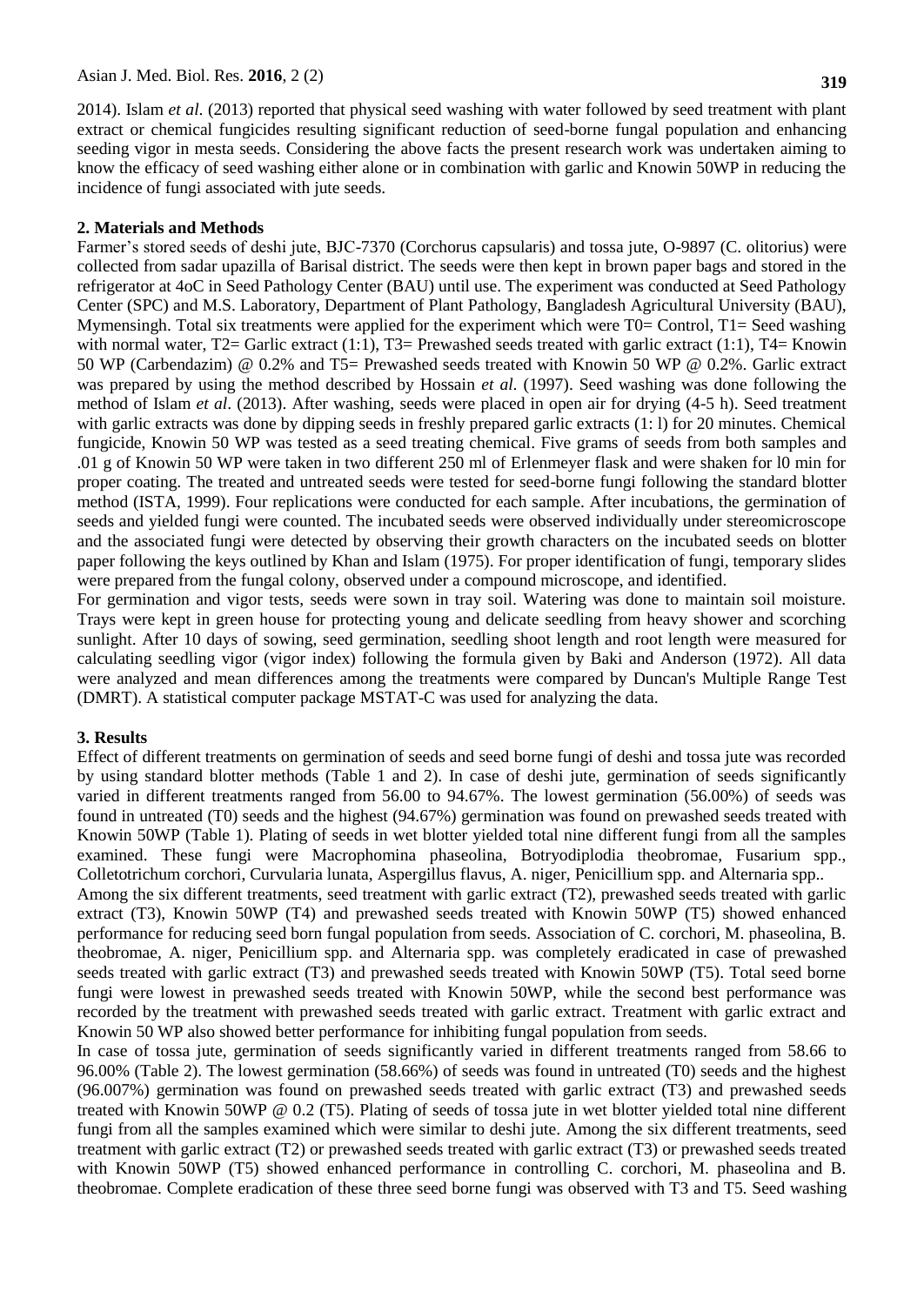(T1) was found effective to control all of the detected seed borne fungal flora. Association of C. corchori, M. phaseolina, B. theobromae, C. lunata, A. niger, Penicillium spp. and Alternaria spp. with seeds was completely eradicated in prewashed seeds treated with garlic extract (T3) or prewashed seeds treated with Knowin 50WP (T5). Complete eradication of Fusarium spp. were not achieved by any treatment but lowest seed borne infection of Fusarium spp. was observed by prewashed seeds treated with Knowin 50WP (T5).

Effect of different treatments on seed germination in tray soil was recorded (Fig.1). Highest germination (82.00%) of deshi jute seed samples was observed in T5 (prewashed seeds treated with Knowin 50WP, whereas lowest germination (70.00%) was observed T0 (control). In case of tossa jute seed samples highest germination (77.00%) was observed in T5 (prewashed seeds treated with Knowin 50 WP, whereas lowest germination was found in prewashed seeds (T1) and it was 71.00%. In deshi jute seeds, higher shoot length (5.48 cm) was observed in Knowin 50WP (T4) as well as in prewashed seeds treated with Knowin 50WP (T5) whereas lowest shoot length was observed in T0 (control). Higher root length (3.72 cm) was observed in prewashed seeds treated with garlic extract (T3) whereas lowest root length was observed in T0 (2.88 cm). After calculation, highest vigor index (736.36) was found in prewashed seeds treated with Knowin 50 WP (T5) and lowest vigor index was found in T0 (581.00). In case of tossa jute seeds, highest shoot length was observed in prewashed seeds treated with garlic extract (T3=5.54 cm) whereas lowest shoot length was observed in T0 (3.66 cm). Highest root length was observed in prewashed seeds treated with Knowin 50 WP (T5=2.88 cm) whereas lowest root length was observed in T0 (3.14). Highest vigor index was found in prewashed seeds treated with Knowin 50 WP (T5=632.94) and lowest vigor index was found in T0 (496.40).

#### **4. Discussion**

Seed-borne fungi are one of the major factors of low yield of jute fiber. Therefore, it has a great impact on jute crop production and thus, the prevention of these fungi is important. In present research program, the seed-borne fungi associated with the jute seeds were investigated as well as some control measures were studied. Prevalence of nine most seed-borne fungi was detected with seeds of jute samples collected from sadar upazilla of Barisal district. Different workers studied the fungal flora associated with the jute seeds in Bangladesh and reported that Macrophomina phaseolina, Botryodiplodia theobromae, Colletotrichum corchori, Curvularia lunata, Fusarium spp. and Aspergillus spp. were found to be associated with the jute seeds (Begum, 1989; Fakir *et al*., 1990; Haider *et al*., 1992, Islam, 2013).

Seed treatment is considered as a primary and effective method for controlling seed borne fungi. It is expected to be a natural phenomenon that the percent of seed germination would be higher in case of treated seeds than that of untreated seeds. Similarly, many workers found the similar results when they treated the different crop seeds with different fungicides (Wahid *et al*. 1995 and Das and Narian, 1996). Reduced incidence of seed-borne fungi was recorded in treated seed samples of jute seeds. Garlic extract was found effective against seed borne diseases of jute. From the present experiment, it is appeared that garlic had antifungal activity. Garlic extract was effective against Macrophomina phaseolina, Botryodiplodia theobromae, Colletotrichum corchori and Fusarium spp. (Dubey and Dwivedi, 1991, Khan and Kumar, 1992 and Rahman *et al*., 1999). Sultana *et al*. (2007) reported that garlic paste increased the rate of germination and decrease the rate of post emergence seedling mortality of jute.

Physical seed washing is a good method for reducing fungal mycoflora from seeds (Uzzal *et al*. 2014). Combination of physical seed washing and other chemical or plant extract treatment is to be an effective way to control seed borne fungi. In the present study, prewashed seeds treated with garlic extract showed highest germination and highest reduction of seed borne mycoflora. Kabir *et al*. (2007) reported that farmer's stored wheat seeds washed with water or brine solution increase seed germination and suppressed the incidence of Bipolaris sorokiniana. Panna *et al*. (2009) reported reduced fungal association in seeds washed with brine solution. Reduced number of seed borne fungi were detected in prewashed mesta seeds treated with garlic extract (Islam *et al*., 2013). In the experiment, Knowin 50WP or prewashed seeds treated with Knowin 50WP were found effective to reduce seed borne fungi from jute seeds. Thus, combined treatment of water washing and garlic extract or Knowin 50 WP significantly reduced the associated fungi from jute seeds.

In deshi and tossa jute seeds, higher vigor indexes were obtained in jute seedlings raised from prewashed seeds treated with Garlic or Knowin 50WP (Table 3). Roy *et al*. (2011) reported the quality improvement of jute seed by plant extracts viz. garlic tablet, allamanda tablet, neem leaf extract, bishkatali leaf extract and zinger rhizome extract, and observed a significant increase in seedling vigor over untreated control after garlic treatment.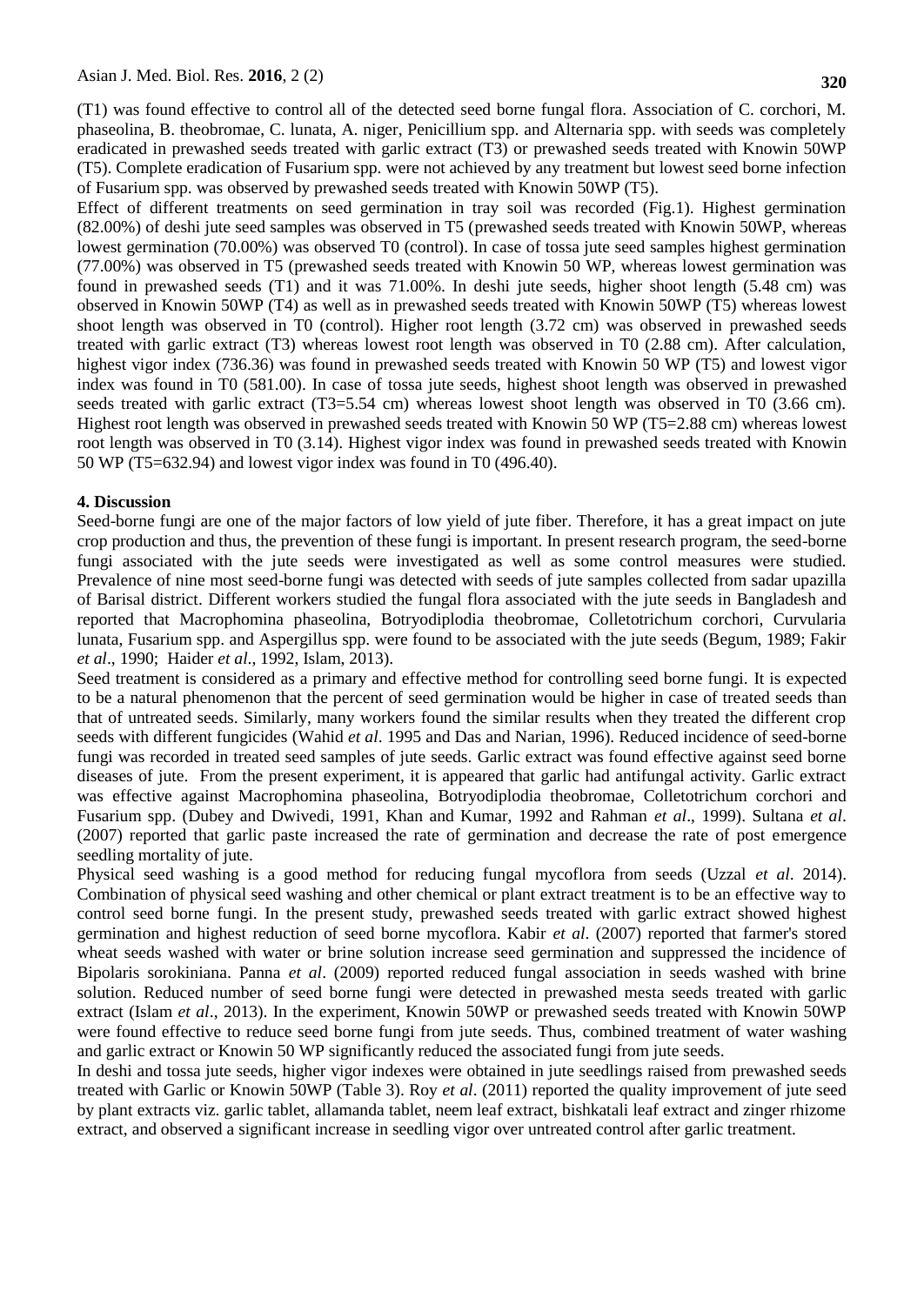| <b>Treatmens</b>      | Germination     | Colletotrichum    | <b>Macrophomina</b> | <b>Botryodiplodia</b> | <b>Fusarium</b>   | Curvularia         | <b>Aspergillus</b> | A. niger          | Penicillium       | Alternaria |
|-----------------------|-----------------|-------------------|---------------------|-----------------------|-------------------|--------------------|--------------------|-------------------|-------------------|------------|
|                       | $\frac{(0)}{0}$ | corchori          | phaseolina          | <i>theobromae</i>     | spp               | lunata             | flavus             |                   | <b>Spp</b>        | <b>spp</b> |
|                       | 56.00 e         | 12.00 a           | 12.00 a             | 12.00 a               | 12.00 a           | 32.00a             | 24.00a             | 8.00a             | 6.00a             | 0.00       |
|                       | 77.33 d         | 8.00 <sub>b</sub> | 8.00 <sub>b</sub>   | 8.00 <sub>b</sub>     | 4.00 <sub>b</sub> | 28.00 <sub>b</sub> | 16.00 <sub>b</sub> | 4.00 <sub>b</sub> | 4.00 <sub>b</sub> | 0.00       |
|                       | 81.33 c         | 8.00 <sub>b</sub> | 4.00c               | 4.00c                 | 0.00c             | 24.00c             | 4.00c              | 0.00c             | 4.00 <sub>b</sub> | 0.00       |
|                       | 90.64 b         | 0.00c             | 0.00 <sub>d</sub>   | 0.00 <sub>d</sub>     | 0.00c             | 20.00 d            | 4.00c              | 0.00c             | 0.00c             | 0.00       |
|                       | 82.67 c         | 0.00c             | 4.00c               | 0.00 <sub>d</sub>     | 0.00c             | 8.00 <sub>e</sub>  | 0.00 <sub>d</sub>  | 0.00c             | 4.00 <sub>b</sub> | 0.00       |
|                       | 94.67 a         | 0.00c             | 0.00 <sub>d</sub>   | 0.00 <sub>d</sub>     | 0.00c             | 8.00 <sub>e</sub>  | 0.00 <sub>d</sub>  | 0.00c             | 0.00c             | 0.00       |
| $\mathrm{LSD}_{0.05}$ | 1.78            | 0.81              | 1.10                | 0.43                  | 0.66              | 1.53               | 1.06               | 0.178             | 0.79              | 0.00       |

**Table 1. Effect of different treatments on germination and seed-borne fungi of deshi jute.**

Data were subjected to Duncan's Multiple Range Test (DMRT) using a statistical computer package (MStatec). Each value represents the mean and standard deviation of three replications. In a column, figures with same letter or without letter do not differ significantly whereas figures with dissimilar letter differ significantly (as per DMRT). Treatments were  $T_0$ = Control (non-treated),  $T_1$ = Seed washing with normal water,  $T_2$ = Garlic extract,  $T_3$ = Prewashed seeds treated with garlic extract,  $T_4$ = Knowin 50 WP and  $T_5$ = prewashed seeds treated with Knowin 50WP.

## **Table 2. Effect of different treatments on germination and seed-borne fungi of tossa jute.**

|                      | Germination<br>$\frac{1}{2}$ | % seed-borne infection |                     |                       |                    |                   |                    |                    |                           |                          |
|----------------------|------------------------------|------------------------|---------------------|-----------------------|--------------------|-------------------|--------------------|--------------------|---------------------------|--------------------------|
| <b>Treatments</b>    |                              | Colletotrichum         | <b>Macrophomina</b> | <b>Botryodiplodia</b> | Fusarium           | Curvularia        | <b>Aspergillus</b> | <b>Aspergillus</b> | Penicillium               | <i><b>Alternaria</b></i> |
|                      |                              | corchori               | phaseolina          | <i>theobromae</i>     | SDP                | lunata            | flavus             | niger              | ${\bf S} {\bf p} {\bf p}$ | <b>spp</b>               |
| m.<br>$\mathbf{1}_0$ | 58.66 d                      | 32.00a                 | 10.00a              | 8.00a                 | 64.00 a            | 12.00 a           | 16.00a             | 8.00 a             | 6.00a                     | 8.00a                    |
|                      | 80.00c                       | 4.00 <sub>b</sub>      | 6.00 <sub>b</sub>   | 0.00c                 | 20.00 d            | 12.00 a           | 12.00 <sub>b</sub> | 8.00a              | 4.00 <sub>b</sub>         | 4.00 <sub>b</sub>        |
| T,                   | 80.00c                       | 0.00c                  | 0.00d               | 4.00 <sub>b</sub>     | 32.00 <sub>b</sub> | 8.00 <sub>b</sub> | 8.00c              | 4.00 <sub>b</sub>  | 0.00c                     | 0.00c                    |
|                      | 96.00a                       | 0.00c                  | 0.00 <sub>d</sub>   | 0.00c                 | 24.00c             | 0.00c             | 4.00d              | 0.00c              | 0.00c                     | 0.00c                    |
| $T_{4}$              | 90.00 <sub>b</sub>           | 0.00c                  | 4.00c               | 0.00c                 | 20.00 d            | 0.00c             | 4.00d              | 4.00 b             | 0.00c                     | 0.00c                    |
| 15                   | 96.00a                       | 0.00c                  | 0.00 <sub>d</sub>   | 0.00c                 | 4.00 e             | 0.00c             | 0.00e              | 0.00c              | 0.00c                     | 0.00c                    |
| LSD <sub>0.05</sub>  | 2.52                         | 0.73                   | 0.66                | 0.16                  | 1.31               | 0.51              | 0.49               | 0.21               | 0.32                      | 0.28                     |

Data were subjected to Duncan's Multiple Range Test (DMRT) using a statistical computer package (MStatec). Each value represents the mean and standard deviation of three replications. In a column, figures with same letter or without letter do not differ significantly whereas figures with dissimilar letter differ significantly (as per DMRT). Treatments were  $T_0$ = Control (non-treated),  $T_1$ = Seed washing with normal water,  $T_2$ = Garlic extract,  $T_3$ = Prewashed seeds treated with garlic extract,  $T_4$ = Knowin 50 WP and  $T_5$ = prewashed seeds treated with Knowin 50WP.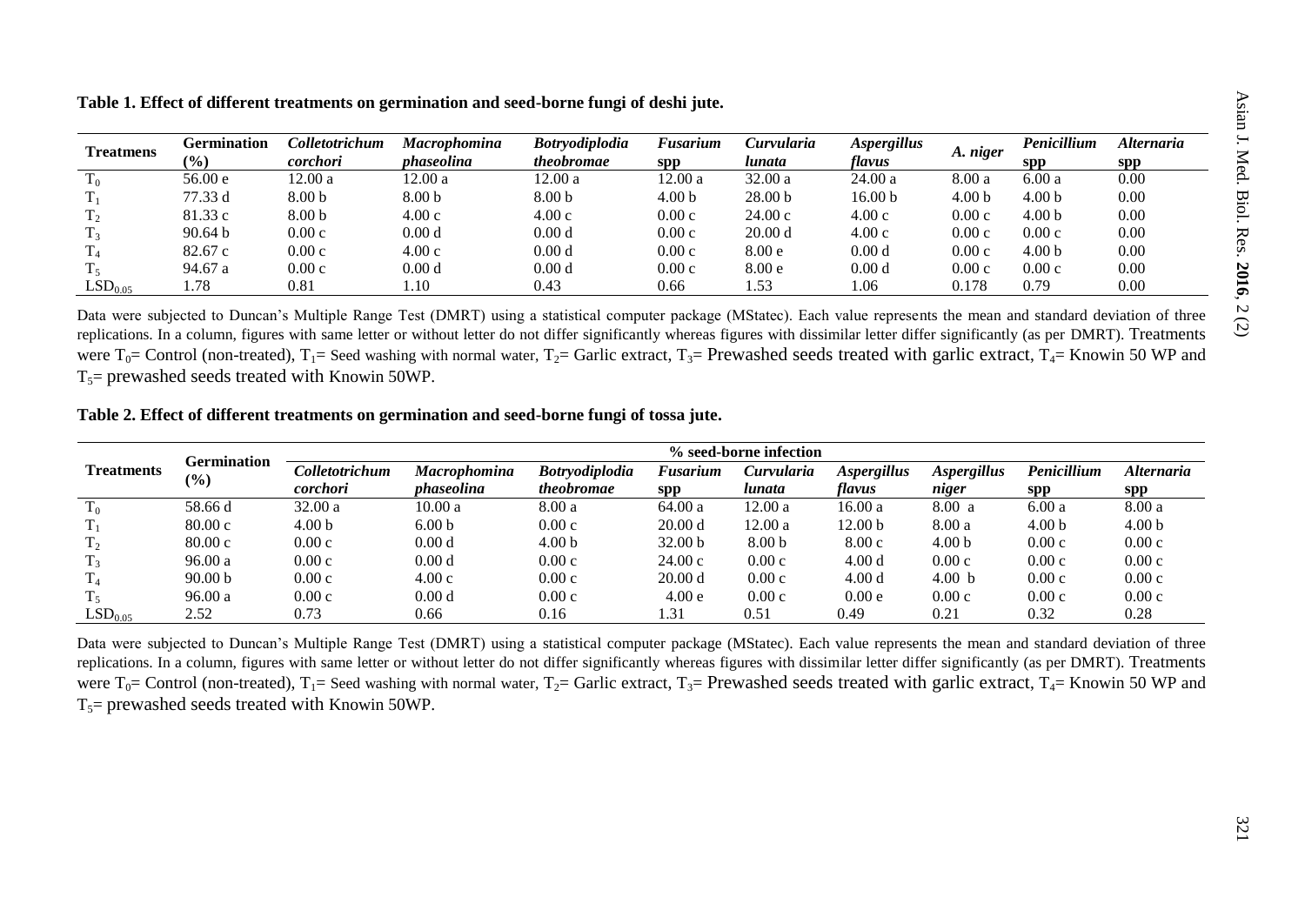

**Figure 1. Effect of different treatments on seed germination (tray sand methods). Each value represents the mean and standard deviation of three replicates. Treatments were**  $T_0$ **= Control (non-treated),**  $T_1$ **= Seed washing with normal water, T2= Garlic extract, T3= Prewashed seeds treated with garlic extract, T4= Knowin 50 WP and T5= prewashed seeds treated with Knowin 50WP.**

**Table 3. Effect of different treatments on mean shoot length, mean root length and vigor index of deshi jute.**

|                     |                             | Deshi               |             | <b>Tossa</b>                |                     |             |  |
|---------------------|-----------------------------|---------------------|-------------|-----------------------------|---------------------|-------------|--|
| <b>Treatments</b>   | <b>Shoot length</b><br>(cm) | Root length<br>(cm) | Vigor index | <b>Shoot length</b><br>(cm) | Root length<br>(cm) | Vigor index |  |
| $T_0$               | 5.42 a                      | 2.88c               | 581.00e     | 3.66d                       | 3.14a               | 496.40e     |  |
| $T_1$               | 5.36 a                      | 3.08c               | 607.68d     | 4.94 c                      | 2.40d               | 521.14d     |  |
| $T_2$               | 5.34 a                      | 3.38 <sub>b</sub>   | 680.16c     | 5.20 <sub>bc</sub>          | 2.72c               | 594.00c     |  |
| $T_3$               | 5.16 <sub>b</sub>           | 3.72a               | 710.40b     | 5.54 a                      | 2.60c               | 610.50b     |  |
| T <sub>4</sub>      | 5.48 a                      | 3.42 <sub>b</sub>   | 712.00b     | 5.30ab                      | 2.74bc              | 611.04b     |  |
| $T_5$               | 5.48 a                      | 3.50ab              | 736.36a     | 5.34ab                      | 2.88 <sub>b</sub>   | 632.94a     |  |
| LSD <sub>0.05</sub> | 0.14                        | 0.225               | 12.07       | 0.29                        | 0.15                | 6.46        |  |

Data were subjected to Duncan's Multiple Range Test (DMRT) using a statistical computer package (MStatec). Each value represents the mean and standard deviation of three replications. Columns with same letters do not differ significantly whereas dissimilar letters differ significantly (as per DMRT). Treatments were  $T_0=$  Control (non-treated),  $T_1$ = Seed washing with normal water,  $T_2$ = Garlic extract,  $T_3$ = Prewashed seeds treated with garlic extract,  $T_4$  Knowin 50 WP and  $T_5$  prewashed seeds treated with Knowin 50WP.

#### **5. Conclusions**

From this study, it can be concluded that seed-borne fungi of jute seeds affect seed germination and seedling vigor as well as prewashed seeds treated with garlic extract or chemical can be an effective way to decrease seed borne fungi of jute seeds.

## **Conflict of interest**

None to declare.

## **References**

Asad-ud-doullah M, MK Anam, M Nazrul Islam, M Rahman, GA Fakir and I Hossain, 2002. Effect of seed cleaning, washing and seed treatment on seedling disease incidence and yield of Rice. Pak. J. Biol. Sci., 5: 767-769.

Baki AA and JD Anderson, 1972. Physiological & biological deterioration of seeds. In seed Biology, Vol. 11. Academic Press, Newyork. pp. 283-315.